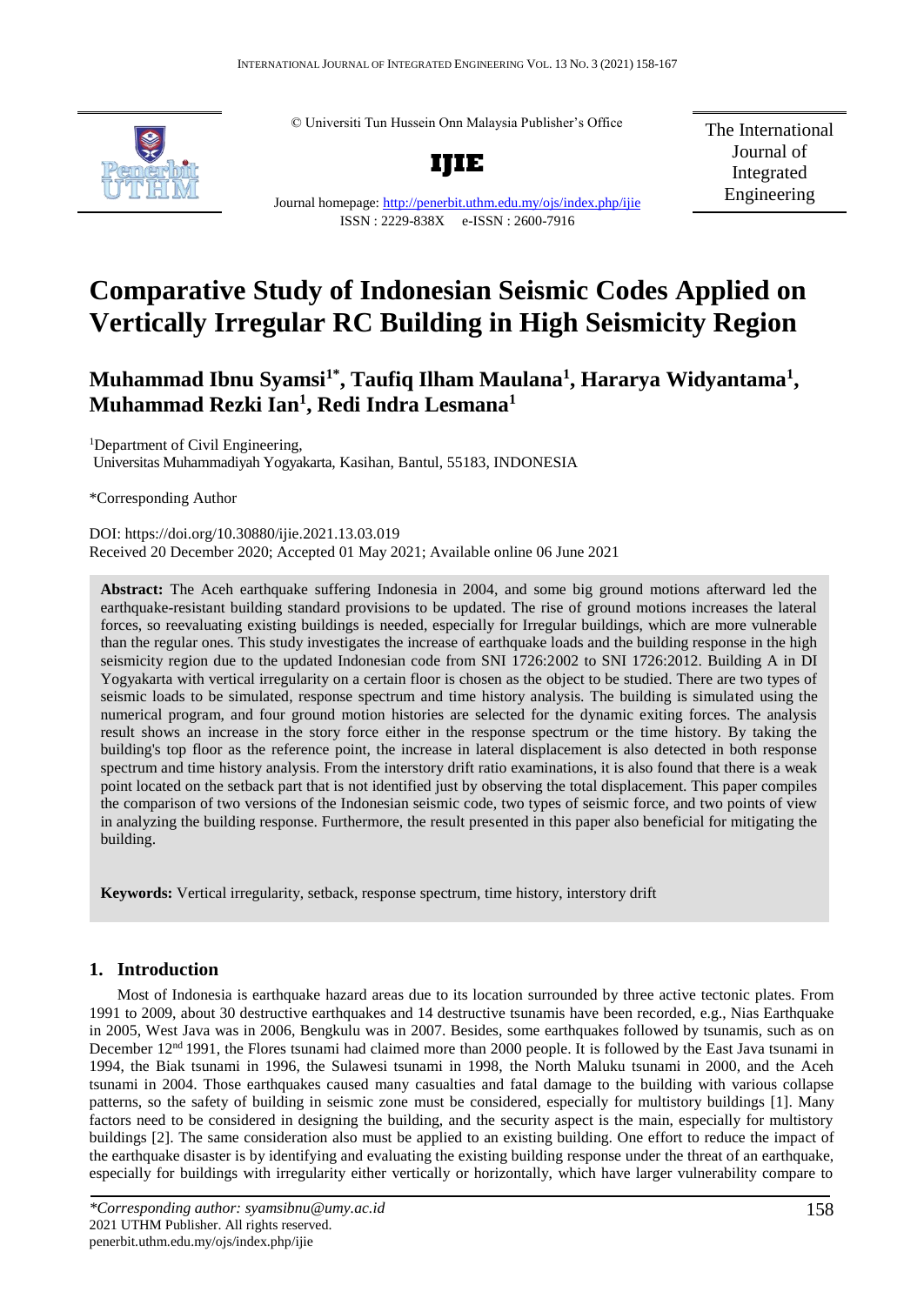the regular one [2]-[4]. Therefore, if there are any potential damages in the building, an anticipation step can be taken. Mazza reported that a setback building strengthened with damped braces can provide better performance under seismic loads [5].

Building A building located in the DI Yogyakarta was built in 1995 and inaugurated in 1998. The building was built before the Indonesian standard code for the building planning against the earthquake was made, both SNI 1726:2002 [6] and SNI 1726:2012 [7]. The rise of design spectra acceleration in several cities in Indonesia, Yogyakarta, makes the existing building needs more attention to be assessed, especially for important facilities [8]. One of the distinguishing parts of this building is the existence of vertical irregularity. Irregularity building is usually built for aesthetic purposes. Discontinuity of mass, stiffness, and strength in the vertical direction are all regarded as vertical irregularities [9, 10]. Its existence has a significant influence on the behavior of the building response [11]. Stress concentration is greater around the irregular members and can trigger structural damage [12]. In the plan view, the building is near looks like a square shape, but in a certain level of story, the building shape is diagonally plan-sliced, resulting in the sudden change of the building's mass and stiffness. This condition is commonly regarded as a setback. It is a condition when there is a sudden change in the number of bays between the building story. The bottom part, which consists of many bays, is called the base, while the upper part for the fewer bays is regarded as the tower [9]. Besides, this building is located in Yogyakarta with a high seismicity category. When the structures are located in the high seismicity zone, the engineer must have a much better understanding of the irregular building response under the earthquake load [9]. The seismic response in vertically irregular buildings can be seriously distinct compared to the regular one [13].

Some investigations about the buildings' irregularity effect have been performed [3], [4], [10]-[12], [14]. The seismic effect on vertically irregular building structures is well-reviewed by Soni & Mistry [14]. The seismic performance of multistory RC setback buildings subjected to pushover and time history analysis using Eurocode is presented by Athanassiadou [3]. Meanwhile, RC frame building response due to the mass irregularity in elevation performed and discussed by Sameer & Shinde [4]. They study the drift, deflection, and shear force of each story subjected to static and dynamic seismic loads. Five 50-story buildings in medium seismicity are designed with different vertical irregularity features by Mwafy & Khalifa [10] to assess the international building codes through many pushovers and dynamic analysis [10]. The analytical study for the variation effect of stiffness change vertically to the maximum interstory drift ratio on the existing RC building using the Uniform Building Code (UBC) is reported by Shahrooz & Moehle [11]. The observations are supplemented by experimental work on a 50% setback building in the mid-height with a one-quarter scale model and performed uses a shaking table. Some case studies for varied configurations of irregular structures are performed using response spectral and nonlinear time history analysis by Dutta et al. [12]. They emphasize that higher ductility demand appeared nearby the irregularity. Other investigations on vertical irregularities take concern in SMF for steel building [13], [15]. Le-Trung [13] presented the evaluation of several irregular buildings subjected to 20 earthquakes with an exceedance probability of 50 years using IBC 2000 provisions. Dynamical behavior of multistory steel rigid frame buildings with setback towers subjected to El-Centro ground motion are studied by Humar & Wright [15]. Muljati & Lumantarna [16] have studied the previous study using the Indonesian seismic code of the year 2002 (SNI 1726:2002) to evaluate the seismic performance Vertical irregularity performance. The analysis is conducted through time history analysis for 10-story buildings with 50% vertically irregularity.

The research related to vertical irregularity attracts many researchers to understand better this type of building [4], [11], [13], [15], [16]. However, the comparison of setback building response due to the rise of earthquake intensity in high seismicity regions has not been conducted. The importance of building evaluation in Indonesia is supported by Indonesia's earthquake frequency, especially after the huge scale of ground motion in Aceh in 2004. As the impact of updating the Indonesian standard for earthquake resistant building from 2002 to 2012, the structural behavior will differ [2]. Therefore, this study aims to find out the rise of earthquake load and building response according to the Indonesian seismic code of 2002 and 2012 to provide information as a mitigating plan for such a case of presented building. The earthquake analysis simulated includes response spectra and time history analysis. These two input parameters are used to evaluate their effect on the structure behavior, deformation, earthquake forces, and the interstory drift ratio in the seismic hazard area. Interstory drift ratio, which is defined as the ratio between the relative displacement of two sequential floors to their associated height, is commonly chosen as the parameters in some methodologies to analyze the losses due to the earthquake [17], [18]. Moreover, checking the maximum interstory drift ratio of buildings to the threshold limit is required in the modern codes [19], [20].

#### **2. Research Method**

Generally, this research consists of preparation, data collection, structure analysis, and result comparison step. First of all, building data collection and confirmation is essential. If there are different data, the real data is preferred. Structure analysis is conducted in three dimensions using the numerical program based on the updated data. Two versions of Indonesian codes are adopted and compared in these analyses are SNI 1726:2002 and SNI 1726:2012. For more convenience in the further discussion, SNI 1726:2002 will be denoted as SNI2002, whereas SNI 1726:2012 is named as SNI2012.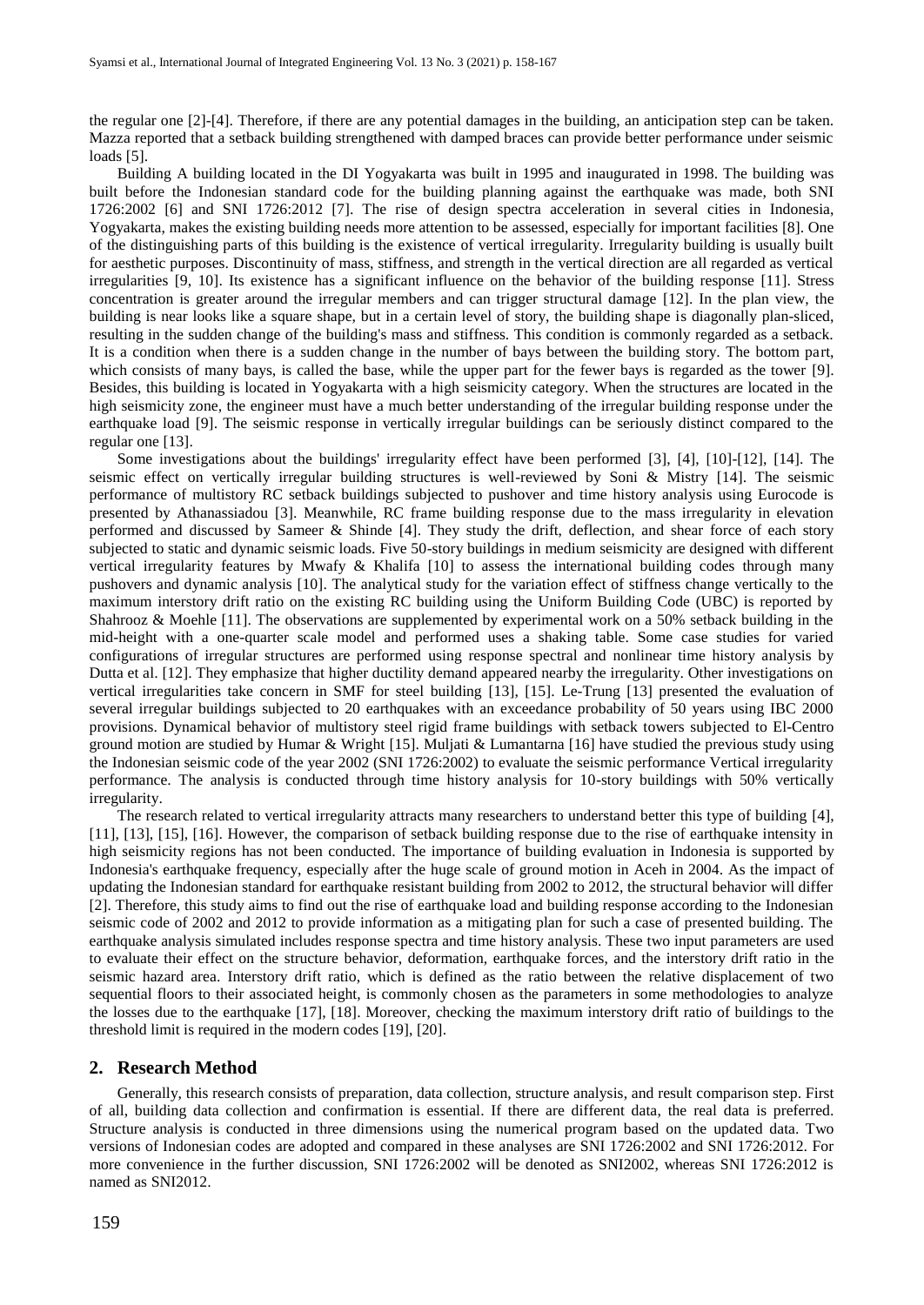The earthquake load to be examined are mainly the response spectra and time history. Before outputting the result of structural response due to seismic load, both earthquake loads must be checked first; their shear force is 85% minimal from the first mode's seismic base shear. The structural analysis, base shear, displacement, and the drift ratio are compared to obtain each output relation. The base shear and displacement analysis method is also written in FEMA-451 [21]. Interstory drift ratio is obtained by dividing the magnified story drift  $(\Delta_x)$ , which is obtained from relative elastic displacement ( $\delta_{ex}$ ) of two sequential floors to the associated height. Besides, the deflection magnification factor  $(C_d)$  and building importance factor  $(I_e)$  must be included in determining the  $\Delta_{\rm x}$ , as shown in Eq. (1). All coefficient used is provided in Indonesian seismic code, including the allowable story drift  $(\Delta_a)$ .

$$
\Delta_x = \frac{C_d \left( \delta_{ex} - \delta_{e(x-1)} \right)}{I_e} \le \Delta_a \tag{1}
$$



**Fig. 1 - 3D building model of the observed building (a) Building A; (b) 3D model of Building A**

The main component of this building is reinforced concrete and categorized as the moment-resisting frame structure system. This seven floors building is located in DI Yogyakarta Province with high seismicity and moderate soil type. The building's vertical irregularity can be observed in the numerical model, as shown in Fig. 1. Ground, 1st, and  $2<sup>nd</sup>$  floor have quite the same area. Meanwhile, the area of the  $3<sup>rd</sup>$  up to the  $7<sup>th</sup>$  floor has approximately half of the first three floors. This condition triggers a significant rise in story drifts value, which will affect the building became unsafe due to the latest earthquake condition. The roof structure is separately analyzed to simplify the structure modeling, and the reactions of roof trusses are loaded on the building frame structure.

This building is classified in risk category IV with the  $I_e$  value of 1.5. Although it is an office building with the risk category II, there are educational facilities and seminar rooms or public lectures on several floors. Thus, to accommodate all of those floors, the risk category with the worse assumption or category IV is decided. The limit state of interstory drift is also essential to be determined as the threshold of building response. The building is labeled as safe if the story drifts or the displacements do not exceed the allowable limit  $(\Delta_q)$ . According to the SNI2012, the limit of interstory drift for the building with the type of moment-resisting frame structure without shear wall with risk category IV is 1% (see Table 1).

#### **3. Seismic Loads**

Based on the SNI2002, Yogyakarta as the targetted building location is categorized in earthquake zone 3 with the peak ground acceleration value of 0.15g. Since the soil type on the building location is moderate soil, the response spectra parameters  $A_0$ ,  $A_m$ , and  $A_r$  are 0.22, 0.55, and 0.33. Meanwhile, in the SNI2012, the desired location's response spectrum parameters,  $S_s$ ,  $S_1$ ,  $F_a$ , and  $F_v$  are 1.04, 0.396, 1.084, and 1.608, respectively. According to the above parameters, the response spectra for each version of the Indonesian code (SNI2002 and SNI2012) are constructed and can be observed in Fig. 2. Since the response spectrum applied to the building must be adjusted to the base shear of the first mode; thus, Equivalent lateral force (ELF) is necessary to be calculated. The amount of the equivalent static earthquake load based on SNI2002 and SNI2012 are shown in Table 2.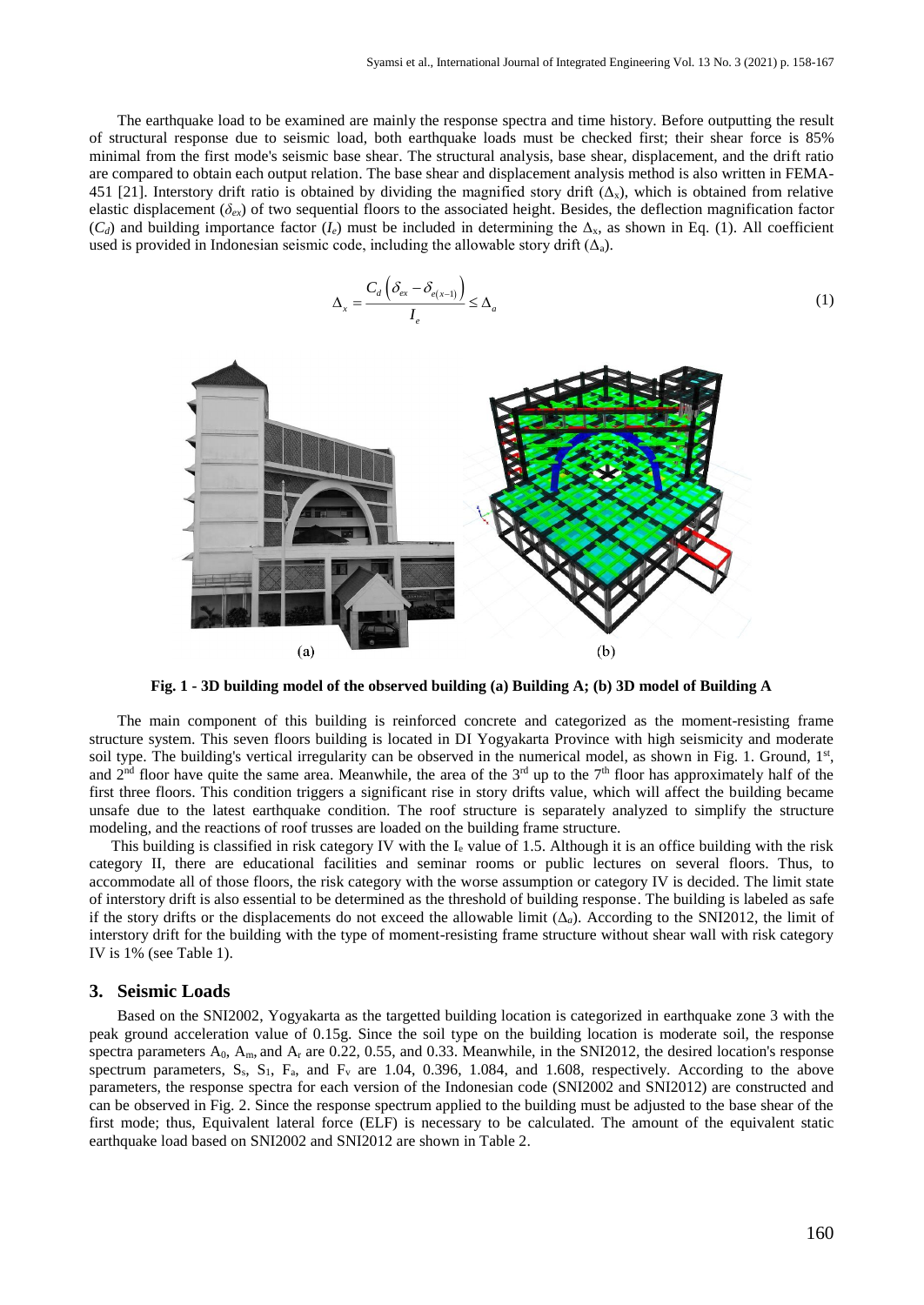|                                                                    | <b>Risk category</b> |                |                    |
|--------------------------------------------------------------------|----------------------|----------------|--------------------|
| <b>Structure</b>                                                   | I or II              | Ш              | IV                 |
| Structure, except the masonry shear wall, 4 level or less with the |                      |                |                    |
| interior wall, partition, ceiling, and exterior wall system        | $0.025 h_{sx}$       | $0.020 h_{sx}$ | $0.015 h_{sx}$     |
| designed to accommodate floor level deformation.                   |                      |                |                    |
| Cantilever masonry shear wall structure                            | $0.010 h_{sx}$       | $0.010 h_{sx}$ | $0.010 h_{\rm sv}$ |
| Other masonry shear wall structure                                 | $0.007 h_{sx}$       | $0.007 h_{sx}$ | $0.007 h_{sx}$     |
| Other structures                                                   | $0.020 h_{sx}$       | $0.015 h_{sx}$ | $0.010 h_{\rm sv}$ |

#### **Table 1 - Allowable interstory drift [7]**

 $h_{sx}$ : story height below the  $x^{th}$  floor



**Fig. 2 - Comparison of design earthquake response spectrum based on SNI2002 and SNI2012**

| $1$ ably $1 -$ Allowably interstory with $ t $ |                                       |           |                |                   |  |
|------------------------------------------------|---------------------------------------|-----------|----------------|-------------------|--|
| <b>Floor</b>                                   | $\mathbf{h}_{\mathbf{x}}(\mathbf{m})$ | $W_x(kN)$ | $f_x(SNI2002)$ | $f_{x}$ (SNI2012) |  |
| Roof                                           | 24.70                                 | 366.41    | 35.83          | 151.95            |  |
| 6                                              | 21.28                                 | 1334.18   | 112.39         | 461.18            |  |
| 5                                              | 17.86                                 | 6040.13   | 427.06         | 1685.52           |  |
| $\overline{4}$                                 | 14.40                                 | 4602.85   | 262.39         | 987.31            |  |
| 3                                              | 11.02                                 | 4602.85   | 200.80         | 712.04            |  |
| 2                                              | 7.60                                  | 9327.06   | 280.62         | 916.35            |  |
|                                                | 4.18                                  | 9679.96   | 160.18         | 458.10            |  |
|                                                | Total                                 |           | 1479.27        | 5372.44           |  |

**Table 1 - Allowable interstory drift [7]**



**Fig. 3 - Response spectra of time history records according to SNI2002 (a) before adjusted; (b) after adjusted**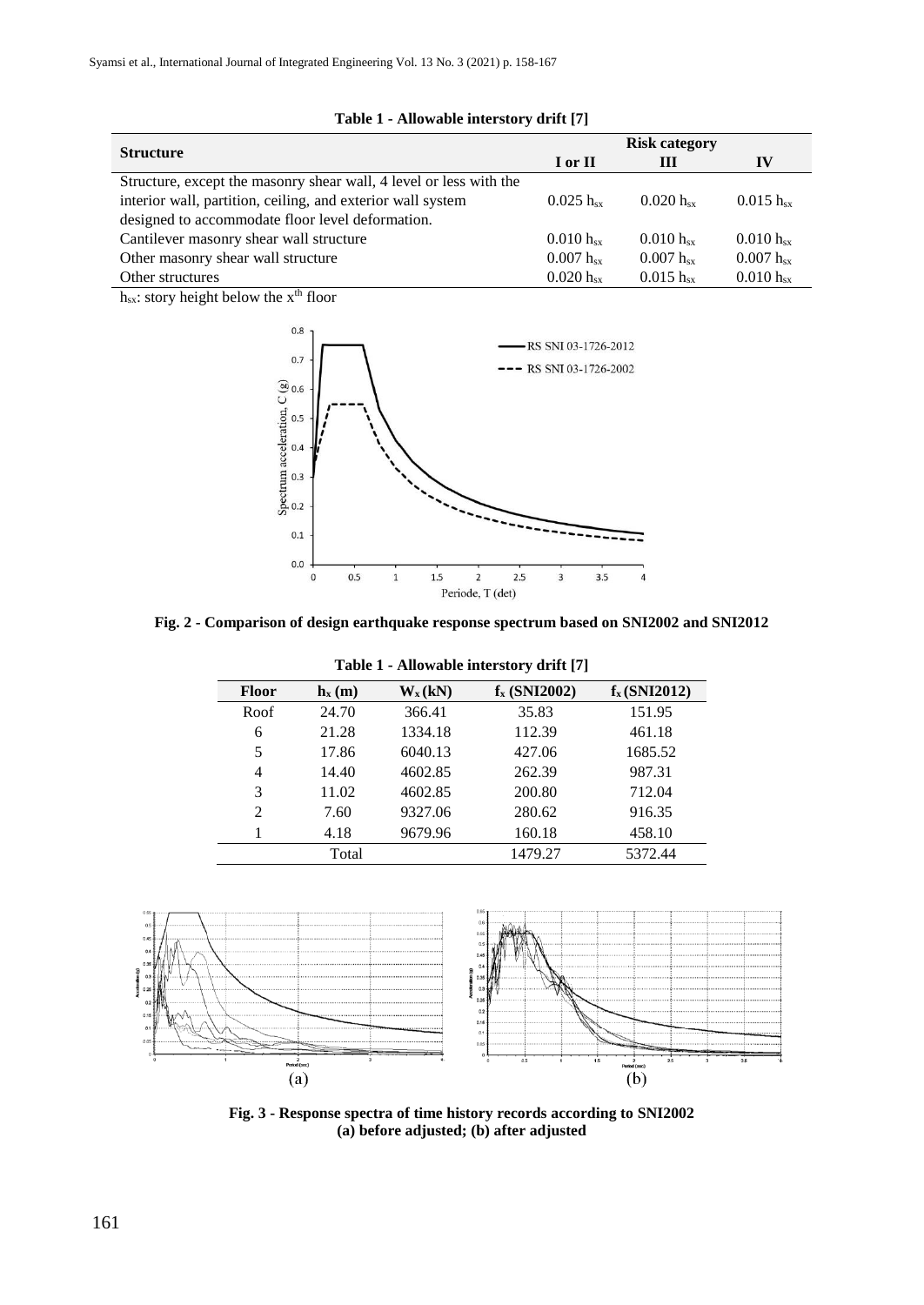

**Fig. 4 - Response spectra of time history records according to SNI2012 (a) before adjusted; (b) after adjusted**

On the other side, time history analysis is also studied in this research. Since the original earthquake history record of the location is not available, four earthquake records with the same characteristics are required. These earthquake history records are then obtained from Pacific Earthquake Engineering Research (PEER) Center database by adjusting some parameters related to the earthquake characteristic near the location to be analyzed (such as the fault type, distance to the epicenter, depth, soil type, Ritcher's magnitude scale). Finally, Imperial Valley (IV), Northern California (NC), Morgan Hill (MH), and Superstition Hills (SH) are chosen as the time history record used in this analysis.

These acceleration histories cannot be directly applied to the targeted building, but it must be modified first according to the design response spectra with the related seismic design code 2002 and 2012. This modification is regulated to adjust the acceleration history to the target location. The adjusted spectral history can be seen in Fig. 3 and Fig. 4. The ground motion must be scaled so that the mean of response spectra with the 5% attenuation of all appropriate ground motion at the site should be no less than design response spectra for the period 0.2T to 1.5T [7]. The T represents the structure natural vibration period in the fundamental vibration.

#### **4. Shear Forces**

Based on the seismic provisions of SNI2002, the base shear of the structure is proportional to the weight  $(W_t)$ earthquake response factor, *C1*, the building importance factor, *I*, and reverse proportion to the reduction factor (*R*). In other words, it could be said that the base shear is the result of total weight multiplied by a coefficient, as seen in Eq. (2). A similar concept was adopted in SNI2012, as shown in Eq. (3), but the coefficient  $(C_s)$  in this version consists of more parameters. Besides, in SNI2012 also consider the fundamental period of the building. The detailed calculation of base shear can be observed in the related Indonesian codes.

$$
V = \left(\frac{C_1 I}{R}\right) W_t \tag{2}
$$

$$
V = C_s W_t \tag{3}
$$

Based on these relationships, it is agreed that the magnitude of the seismic loads depends on the total weight of the building [22]. The return period on the earthquake map used by SNI2012 is about 2500 years. This value is bigger than what is used in SNI2002, which is 500 years. The greater the return period used, the bigger the earthquake energy released, so the earthquake force itself is surely bigger. Arfiadi and Satyarno [8] said that the rise of the spectral response value on the short period (S<sub>DS</sub>) for moderate soil in Yogyakarta increase 1.5 times larger than in Indonesian Seismic Code 2002, whereas the spectral response for one second period  $(S_{D1})$ , has increased by 1.4 times than those obtained from SNI2002. A significant increase in the above discussion is agreed with the shear analysis result, as shown in Table 2. The average increase of story shear obtained from the equivalent lateral force (ELF) in SNI2012 is 3.6 times larger than those obtained from SNI2002. The shear force increase is directly proportional to the increase of the peak ground acceleration, which in the SNI2002 is 0.23g and in the SNI2012 is 0.462g. The rise of building story force under the response spectrum can be observed in Fig. 5. The mean of story force increment from SNI2002 to SNI2012 is about 3,9 times. The value between static and response spectrum acceleration is slightly different because the total static force controls the response spectrum's base shear.

On the other side, the story force simulated by four history records, which are Imperial Valley (IV), Northern California (NC), Morgan Hill (MH), and Superstition Hills (SH), has also increased (Fig. 6). All of the acceleration records are simulated for both SNI2002 and SNI2012 in both directions, x and y. The biggest story force in x-direction based on Indonesian seismic code SNI2012 is obtained from Morgan Hills (2012 MH-X). The y-direction based on the SNI2012 seismic load also occurs from Morgan Hills's time history record (2012 MH-Y). The increase of seismic force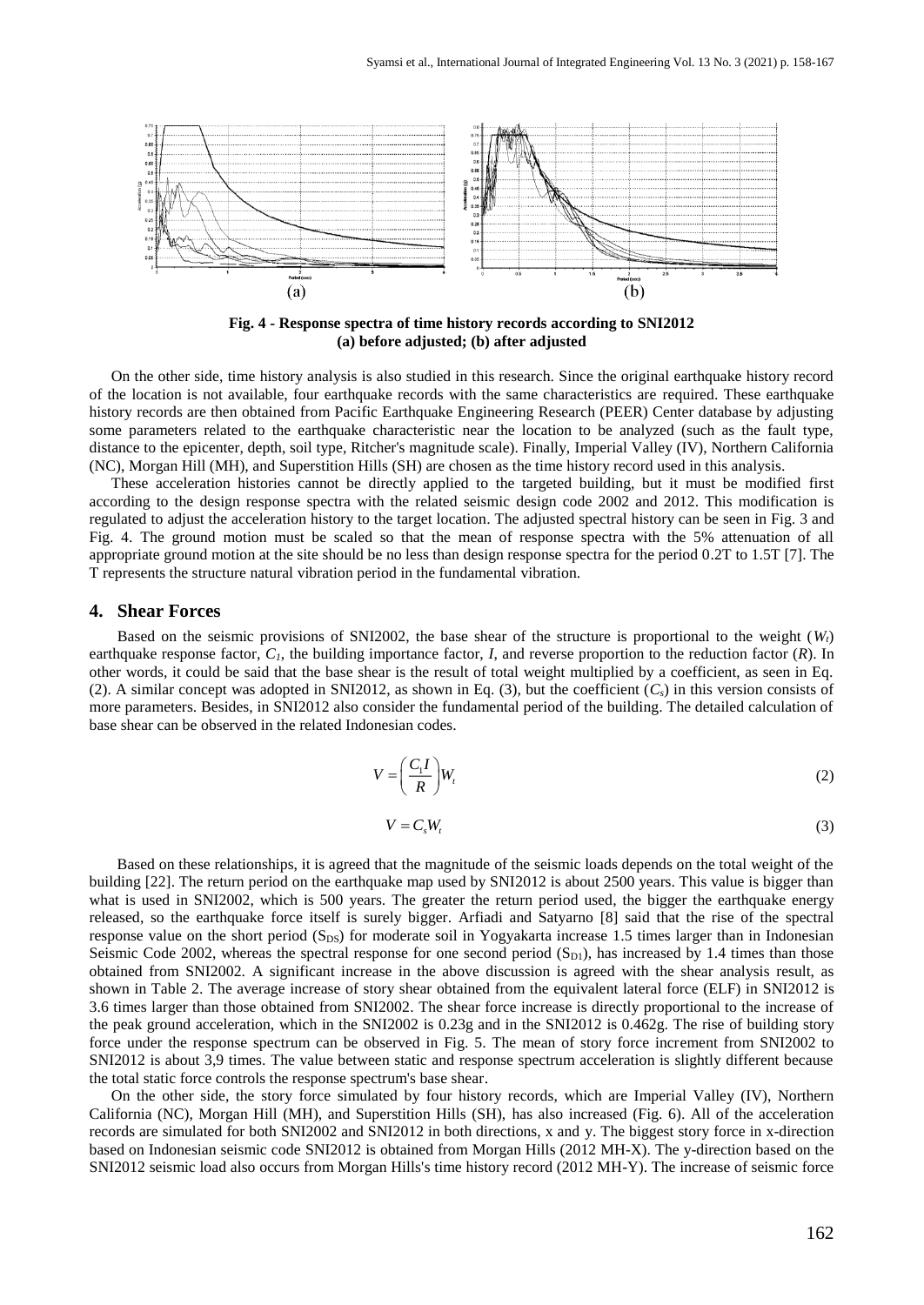from SNI2002 to SNI2012 for Morgan Hills time history record on the x and y-direction is respectively 4.82 and 3.86 times larger.



**Fig. 5 - The story shear using the response spectrum based on SNI2002 and SNI2012**



**Fig. 6 - The comparison of base shear using time history method based on SNI2002 and SNI2012**

#### **5. Displacement and Interstory Drifts**

The rise of the earthquake return period surely affects earthquake force and affects another structure response, such as building horizontal displacement. The comparison of the horizontal displacement using the response spectrum of SNI2002 and SNI2012 is shown in Fig. 7. It is shown in the figure that the cumulative displacement obtained according to SNI2012 has increased. By taking the displacement on the top floor as the reference, it is obtained that in SNI2012, the displacement increase about 2.2 times larger than SNI2002. And this is agreed with the theory that the displacement is directly proportional to the force value, whereas the force proportional to the acceleration, i.e., the ground motion. The figure also depicts that in SNI2002, the displacement for the  $3<sup>rd</sup>$ ,  $4<sup>th</sup>$ , and  $5<sup>th</sup>$  floor are slightly below the limit, while in SNI2012, they are all far enough to the limit. Thus, based on the displacement result, it is stated that each floor all remains safe because the recorded translation is all still lower than the limit either for SNI2002 and SNI2012. Furthermore, it can also be concluded that SNI2002 provides a more conservative result for the design purpose than SNI2012 associated with their earthquake condition.

A similar result is shown in the horizontal displacement response of Building A subjected to the time history force. The same pattern is depicted for both analyses use the SNI2002 and SNI2012; as seen in Fig. 8, the increase of displacement response also appeared in the time history analysis. The result is in line with the modification of the acceleration record in the previous section. The response spectrum target for SNI2012 is greater than SNI2002, and these adjustments affect the magnitude of the acceleration records then lead them to produce a bigger response in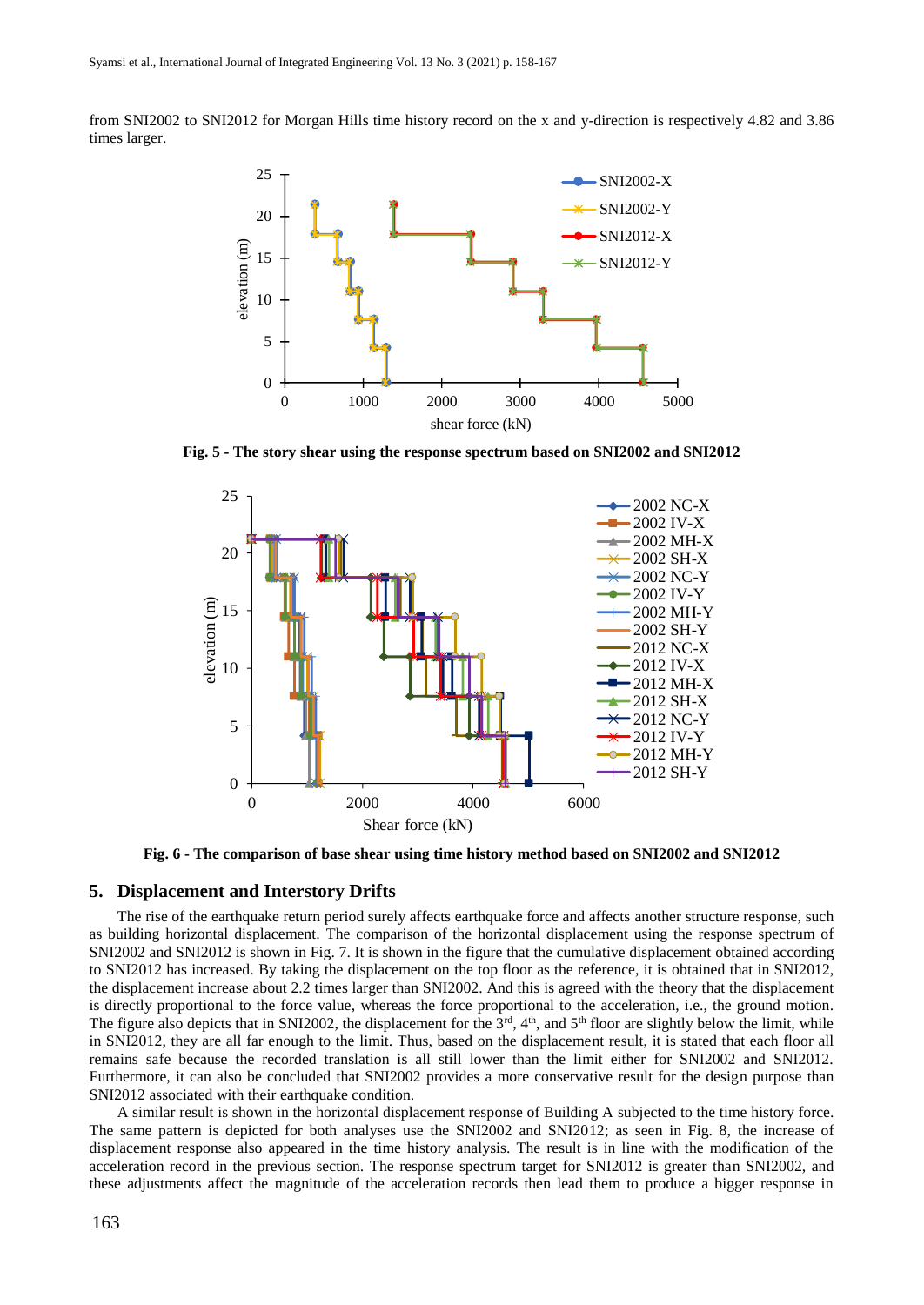building displacements. The mean of increase through time history analysis is nearly three times between SNI2002 to SNI2012. Even though the increase of displacement varies between one ground motion to others but the maximum of total displacement for all floors is still in the safe zone, i.e. no displacements exceed the allowable limit for both versions of Indonesian seismic codes. The biggest horizontal displacement is produced from the Superstition Hills (SH) seismic record on the top floor is 58.81 mm, according to SNI2002 and 174.16 mm for SNI2012.



**Fig. 7 - Comparison of the horizontal displacement using the response spectrum load based on SNI2002 and SNI2012**



**Fig. 8 - Comparison of horizontal displacement using time history load based on SNI2002 and SNI2012**

The displacement checking either for the response spectrum or time history force in the previous discussion indicates that the building is still safe. A different pattern is shown when the observation took on each floor by analyzing the interstory drift. Fig. 9 shows the interstory drifts obtained from the simulation using the response spectrum for both SNI2002 and SNI2012, including their threshold. The threshold is set according to the interstory drift limit contained in each version of SNI. In SNI2002, it is mentioned that the allowable service limit should not exceed 0.03/R times the story height, where R is the reduction factor. While the threshold for SNI2012 is defined as shown in Table 1 based on the structure type and important factor of the building, it is taken as 1%. According to ATC-40 [23], this building's performance level is specified as the Immediate Occupancy (IO). It shows that the interstory drifts in the  $3<sup>rd</sup>$  and  $4<sup>th</sup>$  floor exceeds the allowable limit for SNI2002 while in SNI2012 are not. This detected pattern does not appear in the total displacement interpretation; thus, interstory drift ratio can give better information to this vertically irregular building.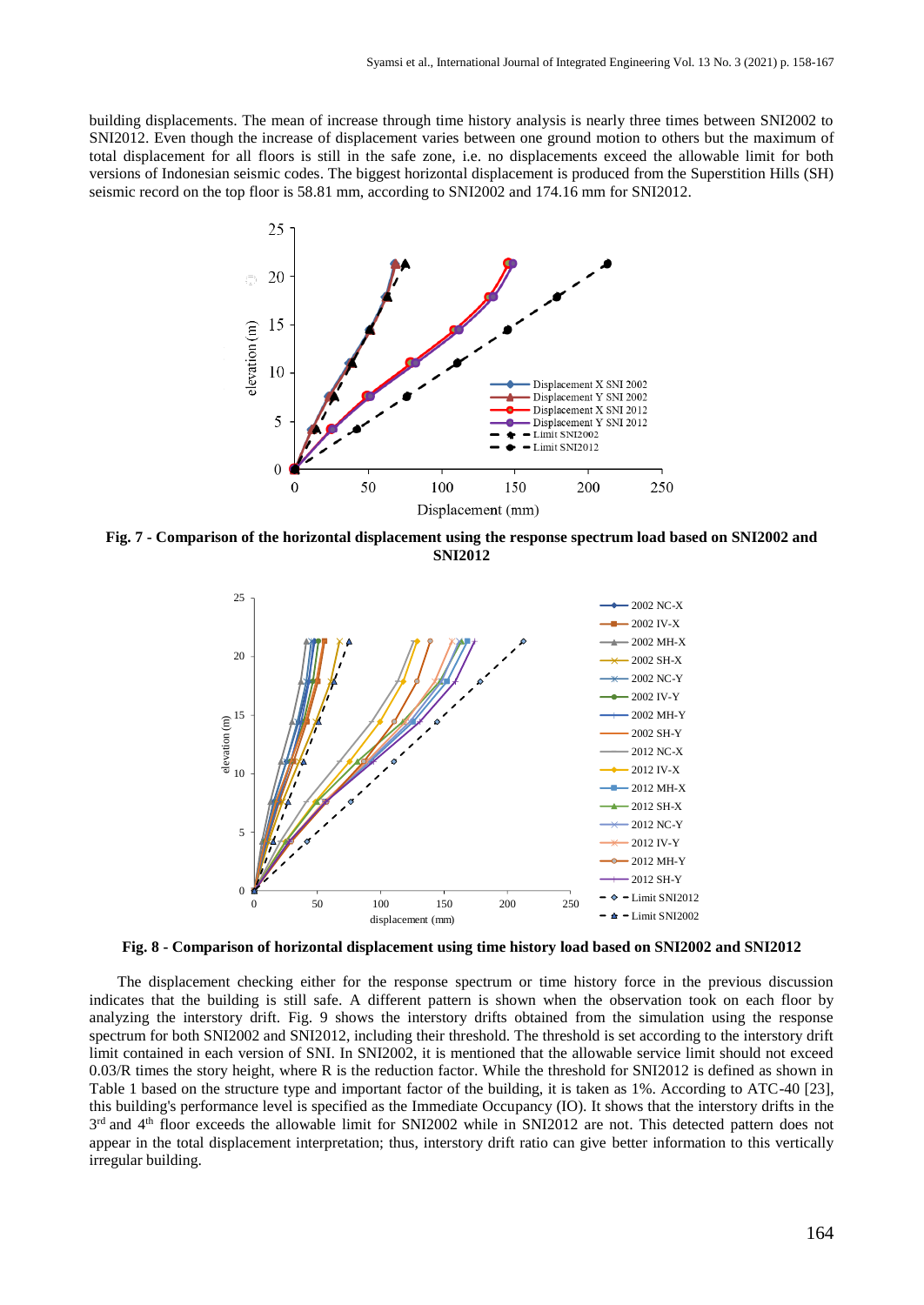The idea of interstory drift is by observing the relative lateral displacement rather than the cumulative displacement. Hence, the interstory drift ratio takes the individual displacement response of each category independently and compares it with the given threshold as regulated inside the codes. The total displacement depends on the displacement of the floor below. It also explains why the interstory drift thresholds are constant while the total displacement is not (Fig. 7 and Fig. 8). By observing Fig. 9, it also can be stated that the response spectrum analysis for SNI2002 is more conservative than SNI2012. This statement is agreed with the previous discussion for the total displacement.



**Fig. 9 - Comparison of interstory drift using response spectrum load based on SNI2002 and SNI2012**

The interstory drift ratio obtained from the time history simulation is depicted in Fig. 10. Dissimilar to Fig. 9, the interstory drift in the time history analysis on the  $3<sup>rd</sup>$  and  $4<sup>th</sup>$  floor exceeds the limit for both SNI versions. The first reason for this is because, in the interstory drift ratio, the building response evaluation is performed independently by taking the ratio of relative displacement to its height. The limit is also not accumulated as used in the total displacement figure. The second may cause by the dynamical properties of exiting forces and the building. In time history analysis, the acceleration varies to the time, so the building responses are also influenced by the exiting force's frequency. In the response spectrum analysis, pseudo-acceleration applied on the building is determined by the building's natural period. As shown in Fig. 10, from all acceleration histories, the highest interstory drift is obtained from the SH, which is nearly 9% larger than the limit for SNI2002 and about 10% greater than the allowable limit SNI2012. These indicate that both versions of SNI for time history analysis provided a similar result in interstory drift performance.

It can also be obtained that the increase of interstory drift from SNI2002 to SNI2012 in the X and Y direction is 2.4 and 3.14. this difference is again influenced by the characteristic of the building and the exiting forces. Even the source of the earthquake is the same, but different axes have different characteristics. Besides, a significant surge of interstory drift appeared from the 2<sup>nd</sup> to the 3<sup>rd</sup> floor, which leads the interstory drifts to exceed its limits. This sudden change can be observed on both SNI2002 and SNI2012. All off exceedance limit are appeared in between the 2<sup>nd</sup> to the 3<sup>rd</sup> floor. This funding is agreed with those mentioned in previous research that the sudden change of stiffness causes a larger story drifts [13], i.e., this phenomenon caused by the building's setback. Structural members around the sudden change of geometry cause irregularity to generate greater deformation [12] and cause the building to be unsafe. Geometrical irregularities in this building automatically make the distribution of mass irregular and lead to the rise of its vulnerability to earthquake hazard areas. A weak point can occur when the sudden change of stiffness, mass, and strength in the building [4]. Therefore, it can be settled that there is potential damage located between the  $2<sup>nd</sup>$  and  $3<sup>rd</sup>$ floor.

To sum up, from all the above discussion, the total maximum displacement provides a good point for understanding the increase of building response by taking the top floor horizontal translation as the reference. However, this analysis is not enough for building with vertical irregularity because the building story level's weak point is not detected. Therefore, interstory drift ratio is strongly recommended for deeper analysis since its ability to encounter that deficiency. This building's interstory drift ratio proves that the weak point is located between the  $2<sup>nd</sup>$  and the  $3<sup>rd</sup>$  floor.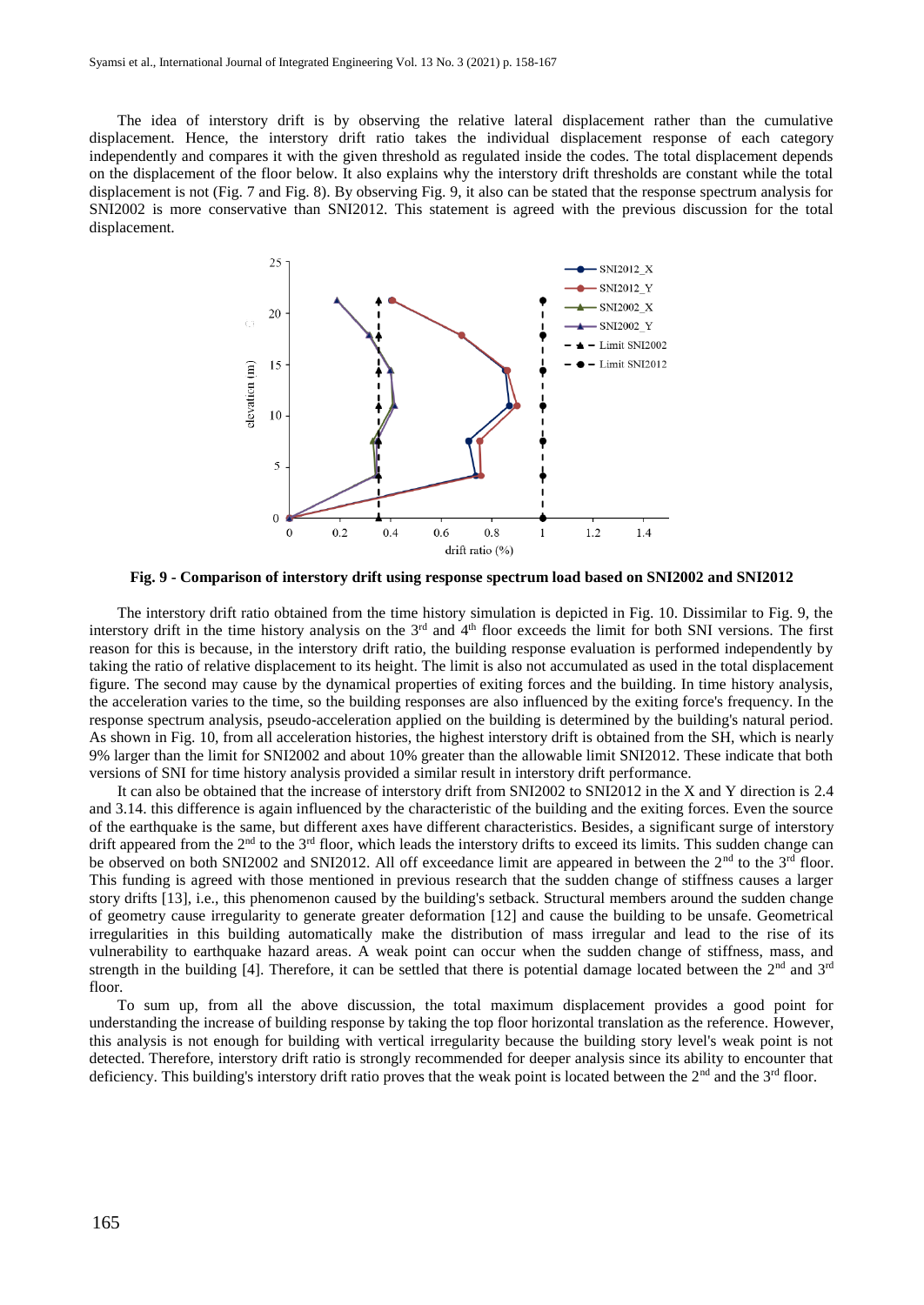

**Fig. 10 - Comparison of interstory drift using time history in Building A based on SNI2002 and SNI2012**

#### **6. Conclusions**

The presented research is an effort to provide a better understanding by giving a comparative study of Indonesian seismic code applied on the vertically irregular building. Response spectrum and time history analysis of four ground motions are applied according to the SNI2002 and SNI2012. The result shows that the average increase in base shear from SNI2002 to SNI2012 is nearly four times. From the simulation of building response through response spectrum analysis, it is found that the top floor displacement obtained from SNI2012 is about 2.2 times larger than SNI2002 while using time history analysis nearly three times greater.

The study gives valuable results for the vulnerable building with a setback. The use of interstory drift ratio to analyze the building with vertical irregularity is strongly suggested because it can provide a better interpretation for building response under the seismic loads. Moreover, it also has been proven that on the sudden change of stiffness and mass, the greater interstory drift occurs and leads to the potential damage on that area. In the presented case, the weak point is located between the 2<sup>nd</sup> and 3<sup>rd</sup> floor.

#### **Acknowledgment**

The authors would like to thank the Department of Civil Engineering, Universitas Muhammadiyah Yogyakarta, Kasihan, Bantul, Indonesia.

#### **References**

- [1] Syamsi M. I. (2018). Respon model gedung beton bertulang dengan penambahan dinding pengisi terhadap beban gempa (Response of infilled wall RC building model under the earthquake loads). Semesta Teknika, 21, 33-42
- [2] Haryanto Y. (2019). On the performance of a multi story irregular apartment building model under seismic load in Indonesian Moderately High Seismicity Region. Aceh International Journal of Science and Technology, 8, 1-11
- [3] Athanassiadou C. J. (2008). Seismic performance of R/C plane frames irregular in elevation. Engineering Structures, 30, 1250-1261
- [4] Sameer J. S. & Shinde S. (2016). Seismic response of vertically irregular RC frame with mass irregularity. International Journal of Civil Engineering and Technology, 7, 257-264
- [5] Mazza F. (2016). Nonlinear seismic analysis of rc framed buildings with setbacks retrofitted by damped braces. Engineering Structures, 126, 559-570
- [6] SNI 03-1726-2002 (2002). Tata Cara Perencanaan Ketahanan Gempa untuk Bangunan Gedung (Earthquake Resistance Design Procedures for Buildings). Badan Standardisasi Nasional
- [7] SNI 1726:2012 (2012). Tata Cara Perencanaan Ketahanan Gempa untuk Bangunan Gedung (Earthquake Resistance Design Procedures for Buildings). Badan Standardisasi Nasional